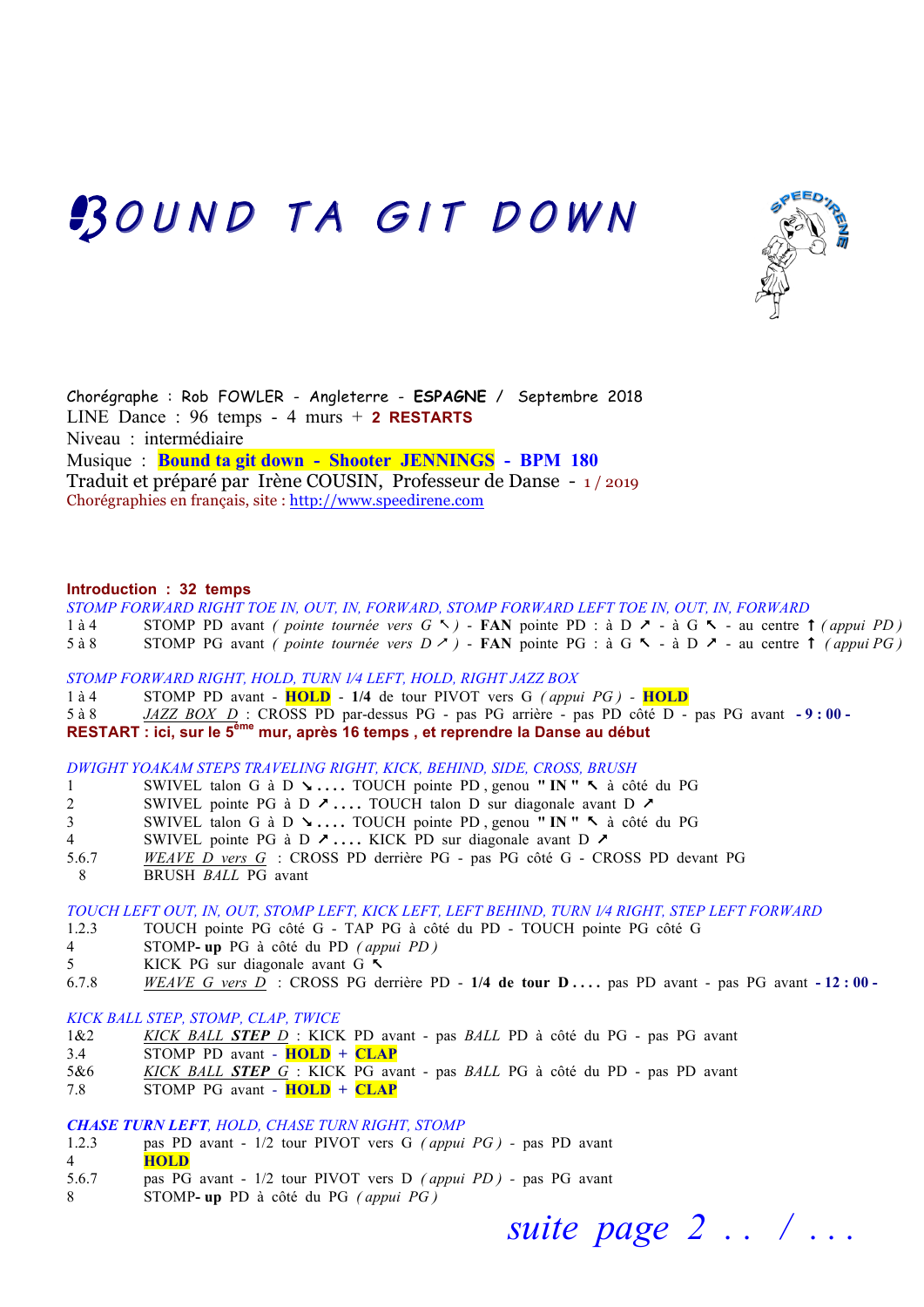*page 2 . . / . . .*

#### *1⁄2 MONTEREY TURN TWICE*

- 1.2 TOUCH pointe PD côté D *( sur le BALL du PG )* **1/2 tour D . . . .** pas PD à côté du PG
- 3.4 TOUCH pointe PG côté G pas PG à côté du PD *( appui PG )*
- 5.6 TOUCH pointe PD côté D *( sur le BALL du PG )* **1/2 tour D . . . .** pas PD à côté du PG
- 7.8 TOUCH pointe PG côté G pas PG à côté du PD *( appui PG )*

#### *SWITCH STEPS*

1.2 TOUCH talon D avant - **HOLD** 

- &3.4 *SWITCH* : pas PD à côté du PG **1/4 de tour G . . . .** TOUCH talon G avant **HOLD**
- &5 *SWITCH* : pas PG à côté du PD **1/4 de tour G . . . .** TOUCH talon D avant
- &6 *SWITCH* : pas PD à côté du PG TOUCH talon G avant
- &7.8 *SWITCH* : pas PG à côté du PD TOUCH talon D avant HOOK PD devnat cheville G **- 6 : 00**

#### *RIGHT STEP, LOCK, STEP, BRUSH, LEFT STEP, LOCK, STEP, TOUCH*

- 1.2.3 *STEP-LOCK-STEP D avant* : pas PD sur diagonale avant & *LOCK* PG derrière PD pas PD sur diagonale avant & 4 BRUSH *BALL* PG avant
- 5.6.7 *STEP-LOCK-STEP G avant* : pas PG sur diagonale avant % *LOCK* PD derrière PG pas PG sur diagonale avant % 8 CROSS-TOUCH pointe PD derrière PG

#### *STEP BACK DIAGONALLY RIGHT, TOUCH LEFT & CLAP, STEP BACK DIAGONALLY LEFT, TOUCH RIGHT & CLAP, TWICE*

- 1.2 pas PD sur diagonale arrière D  $\rightarrow$  TAP PG à côté du PD + **CLAP**
- 3.4 pas PG sur diagonale arrière G  $\epsilon$  TAP PD à côté du PG + CLAP
- 5.6 pas PD sur diagonale arrière  $D \rightarrow -TAP$  PG à côté du PD + **CLAP**
- 7.8 pas PG sur diagonale arrière G **∠** TAP PD à côté du PG + **CLAP**

## **RESTART : ici, sur le 2ème mur, après 80 temps , et reprendre la Danse au début**

#### *VINE RIGHT, TOUCH LEFT, VINE LEFT TURN 1⁄4 LEFT, TURN 1⁄4 LEFT BRUSH*

- 1.2.3 *VINE à D* : pas PD côté D CROSS PG derrière PD pas PD côté D
- 4 TAP PG à côté du PD
- 5.6.7 *TURNING VINE à G* : pas PG côté G CROSS PD derrière PG **1/4 de tour G . . . .** pas PG avant
- 8 **1/4 de tour G . . . .** BRUSH *BALL* PD avant **- 12 : 00**

#### *RIGHT CHASSÉ, ROCK STEP, LEFT VINE 1⁄4 TURN, BRUSH*

- 1&2 *SHUFFLE D latéral* : pas PD côté D pas PG à côté du PD pas PD côté D
- 3.4 ROCK STEP G arrière , revenir sur D avant
- 5.6.7 *TURNING VINE à G* : pas PG côté G CROSS PD derrière PG **1/4 de tour G . . . .** pas PG avant 8 BRUSH *BALL* PD avant **- 9 : 00 -**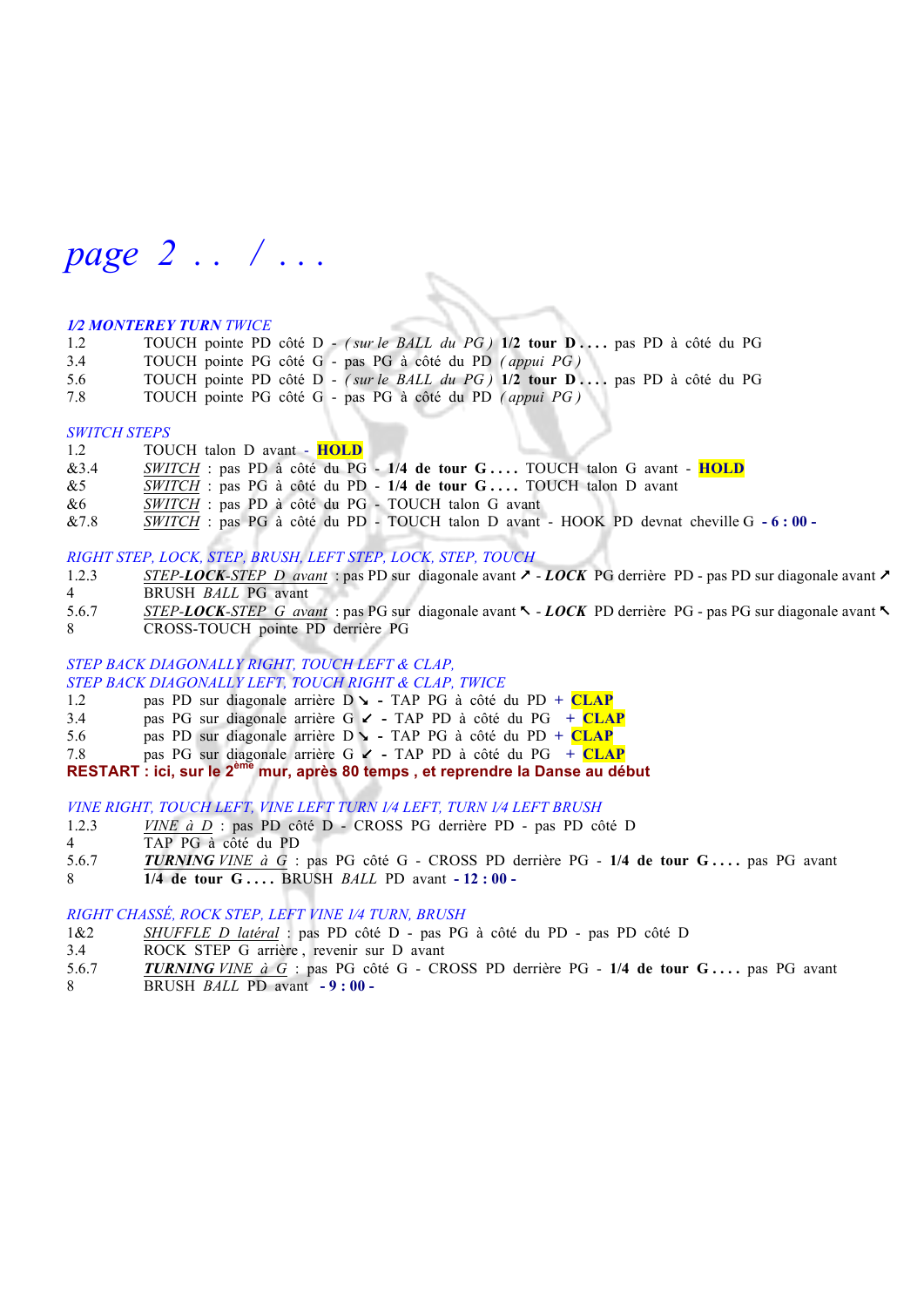

# **Bound Ta Git Down**

Choreographed by **Rob FOWLER** - September 2018 Rob Fowler : robfowler@hotmail.es Description : 96 count, 4 wall, Intermediate Line Dance Music : **Bound ta git down - Shooter JENNINGS** / Album : Shooter , August 2018 / iTunes / amazon.com

#### **Intro : 32**

# **STOMP FORWARD RIGHT TOE IN, OUT, IN, FORWARD, STOMP FORWARD LEFT TOE IN, OUT, IN, FORWARD**

- 1-4 Stomp right forward (toe turned in), swivel right toe out
- 3.4 Swivel right toe in, swivel right toe to center (weight to right)
- 5.6 Stomp left forward (toe turned in), swivel left toe out
- 7.8 Swivel left toe in, swivel left toe to center (weight to left)

## **STOMP FORWARD RIGHT, HOLD, TURN 1⁄4 LEFT, HOLD, RIGHT JAZZ BOX**

- 1-2 Stomp right forward, hold
- 3.4 Turn  $\frac{1}{4}$  left (weight to left), hold
- 5.6 Cross right over, step left back
- 7.8 Step right side, step left forward (9:00)

## **Restart here on repetition 5**

## **DWIGHT YOAKAM STEPS TRAVELING RIGHT, KICK, BEHIND, SIDE, CROSS, BRUSH**

- 1 Swivel left heel in and touch right together (toe turned in)
- 2 Swivel left toe in and touch right heel side
- 3 Swivel left heel in and touch right together (toe turned in)
- 4 Swivel left toe in and kick right diagonally forward
- 5.6 Cross right behind, step left side
- 7.8 Cross right over, brush left forward

# **TOUCH LEFT OUT, IN, OUT, STOMP LEFT, KICK LEFT, LEFT BEHIND, TURN 1⁄4 RIGHT, STEP LEFT FORWARD**

. . / . . .

- 1.2 Touch left side, touch left together
- 3.4 Touch left side, stomp left together (weight to right)
- 5.6 Kick left diagonally forward, cross left behind
- 7.8 Turn  $\frac{1}{4}$  right and step right forward, step left forward (12:00)

#### **KICK BALL STEP, STOMP, CLAP, TWICE**

- 1&2 Right kick ball step<br>3.4 Stomp right forward
- 3.4 Stomp right forward, clap<br>5&6 Left kick ball step
- Left kick ball step
- 7.8 Stomp left forward, clap

#### **CHASE TURN LEFT, HOLD, CHASE TURN RIGHT, STOMP**

- 1.2 Step right forward, turn  $\frac{1}{2}$  left (weight to left)
- 3.4 Step right forward, hold
- 5.6 Step left forward, turn  $\frac{1}{2}$  right (weight to right)
- 7.8 Step left forward, stomp right together (weight to left)